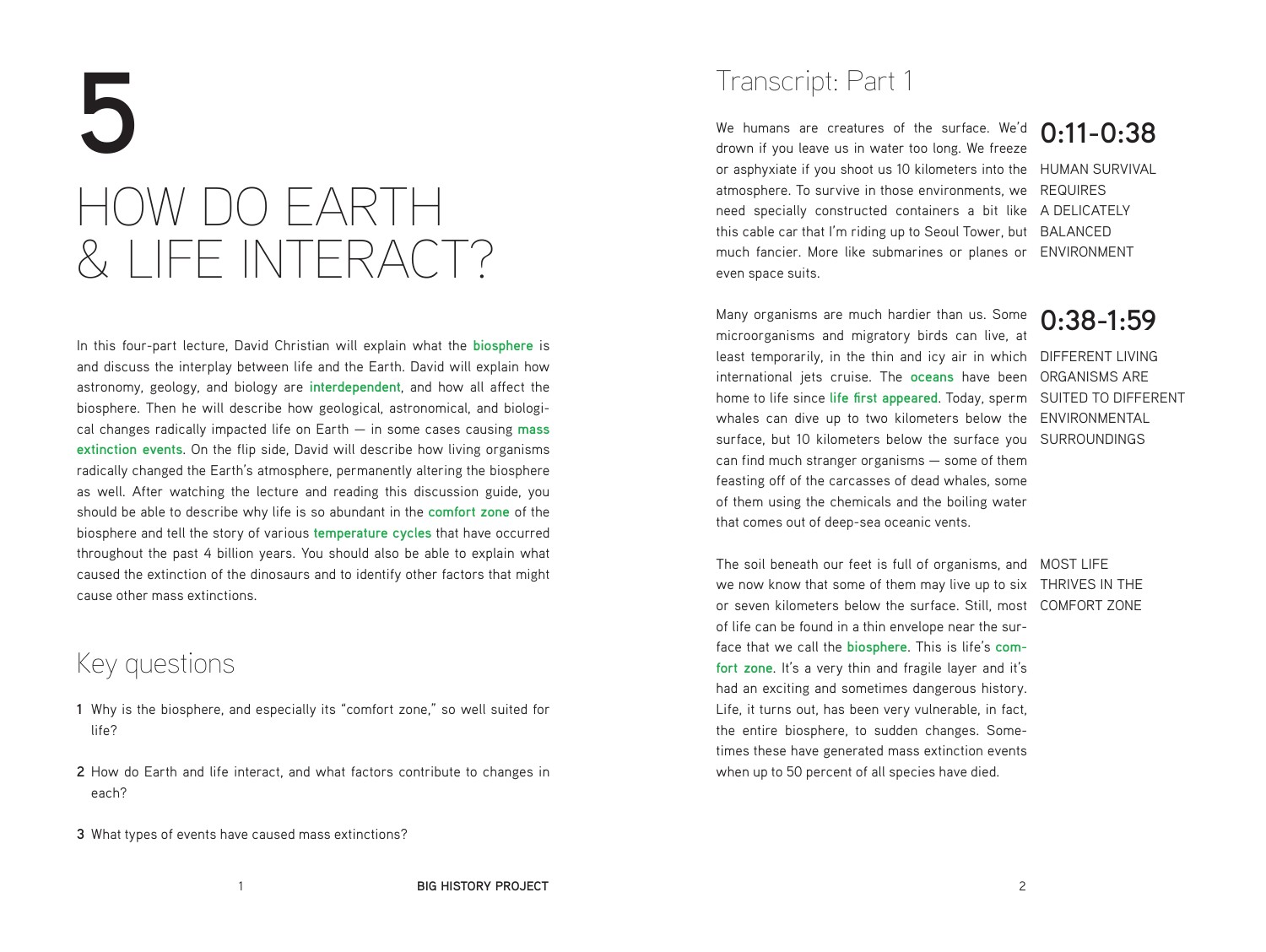### **1:59-3:08**

THE OXYGEN oceans and the atmosphere. For most organisms HOLOCAUST WAS at the time, oxygen was poisonous. So they per-2 TO 3 BILLION ished in huge numbers in what today we call the YEARS AGO **Oxygen Holocaust**. The fossil record shows that in FIVE MASS-five **mass-extinction events**. By far, the worst was EXTINCTION EVENTS the Permian event, about 250 million years ago, IN THE PAST 600 in which up to 96 percent of all species on Earth MILLION YEARS may have perished in two separate catastrophes Between 2 and 3 billion years ago, **photosynthesizers** began to **raise** the amount of oxygen in the just the last 600 million years, there may have been about 10 million years apart. That was a pretty close shave for life on Earth.

ASTRONOMICAL, So here's the question. What are the main factors GEOLOGICAL, that have shaped the history of the biosphere? It AND BIOLOGICAL turns out that **astronomical, geological, and bio-**FACTORS IMPACT **logical forces** have all played a role in the history of THE BIOSPHERE the biosphere.

# Transcript: Part 2

What astronomical factors affected the history of **3:12-4:06** all organisms on Earth. To avoid sharp tempera- TEMPERATURE ture fluctuations, a habitable planet needs to have a FLUCTUATIONS ON fairly stable orbit. Now, in fact, the **Earth's orbit is** EARTH ARE constantly changing, partly as a result of changes MODERATE the biosphere? Perhaps the most important was the relationship between the **Earth and the Sun**, which is the main source of energy and light for in the shape of the orbit, and partly as a result of changes in its axis of rotation.

These changes are known as Milankovitch cycles, MILANKOVITCH after the scientist who first analyzed them. What CYCLES RESULT FROM they mean is that the temperature at the surface CHANGES IN THE AXIS of the Earth is **constantly changing**, but fortunately OF ROTATION AND for us, those changes are not sufficient to make the VARIATIONS IN planet uninhabitable or to affect the biosphere.

THE EARTH'S ORBIT

other is frozen. Its size also matters. If a planet is LIFE REQUIRES too small, it can't hold a large enough atmosphere BALANCED SUN because there is not enough gravitational pull. If it's EXPOSURE OVER too large, it may hold such a large atmosphere that LONG TIME PERIODS The **speed of rotation** of a planet also matters. If it rotates too slowly, one side gets barbecued and the sunlight can't penetrate to the surface. And what's more, all of these conditions must remain **stable over many billions of years**; otherwise, what you might get is a planet that has a sort of flourishing of prokaryotes that then go extinct before any complex life forms appear. In fact, that might have been the fate of Mars.

### **4:06-4:51**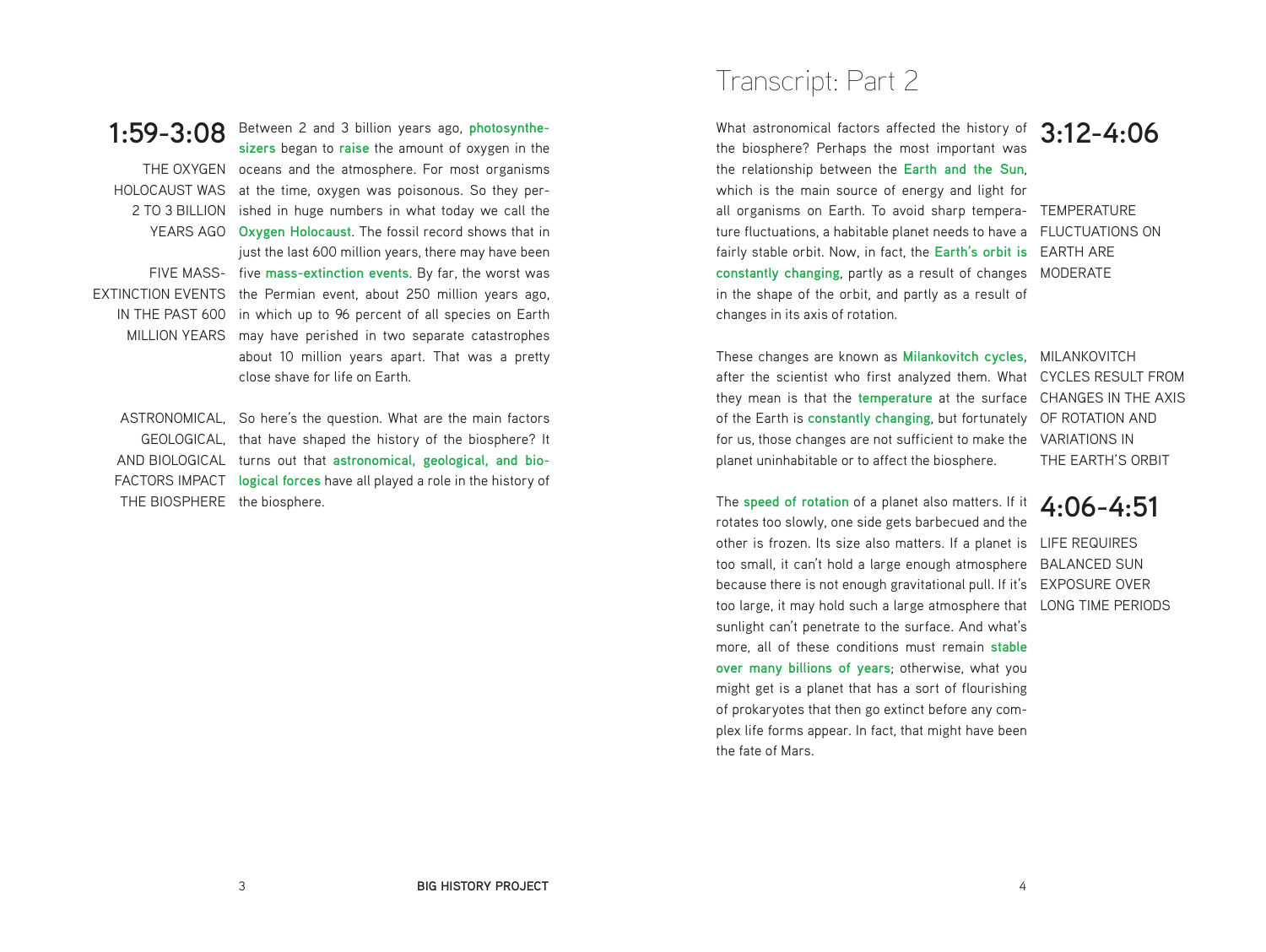**4:51-6:00 Asteroids** can also have a huge impact on the ASTRONOMICAL extinction that **wiped out the dinosaurs** about FACTORS ALSO **65 million years ago** was probably caused by the IMPACT THE arrival of an asteroid about 12 kilometers wide BIOSPHERE that landed off the coast of modern Mexico. The AN ASTEROID have kicked up a huge dust cloud that would have CAUSED THE blocked off sunlight and prevented photosynthesis EXTINCTION OF and food production for perhaps several years. The THE DINOSAURS dinosaurs were particularly vulnerable because biosphere. Walter Alvarez showed that the mass result would have been like a nuclear war. It would they were large, so they needed lots of food, and they reproduce slowly.

> So it was very bad news for them, but it was great news for our **mammal ancestors**, who **flourished** in a world free of dinosaurs. Now, as a mammal, think about this. If that asteroid had been on a trajectory half an hour earlier or half an hour later, it would have missed the Earth, the dinosaurs would still be here, and you and I wouldn't be here. And if that asteroid had been bigger, it might have wiped out all life on Earth.

# Transcript: Part 3

How did geological factors affect the history of the **6:04-6:38** ments of tectonic plates may have caused massive VOLCANIC ACTIVITY **volcanic eruptions** that released huge amounts of IMPACTS THE the greenhouse gases **methane** and **carbon dioxide** ATMOSPHERE BY into the atmosphere, and reduced the amount of RELEASING atmospheric oxygen. Now, the result of this would GREENHOUSE GASES biosphere? Periodically, it seems that large movehave been a sudden and perhaps **catastrophic global warming**. It's possible that the Permian extinction event 250 million years ago was caused by a change like this.

the history of life on Earth. For example, today the THE PLACEMENT OF fact that a large continent, Antarctica, sits over the CONTINENTS IMPACTS South Pole explains the existence of huge southern THE ATMOSPHERE The exact **configuration of the continents** can also make a huge difference to global climates and to ice sheets, while the arrangement of the northern continents blocks off the flow of warm, tropical currents to the north pole. Taken together, these arrangements explain why today we live in an era of ice ages.

**6:38-7:59**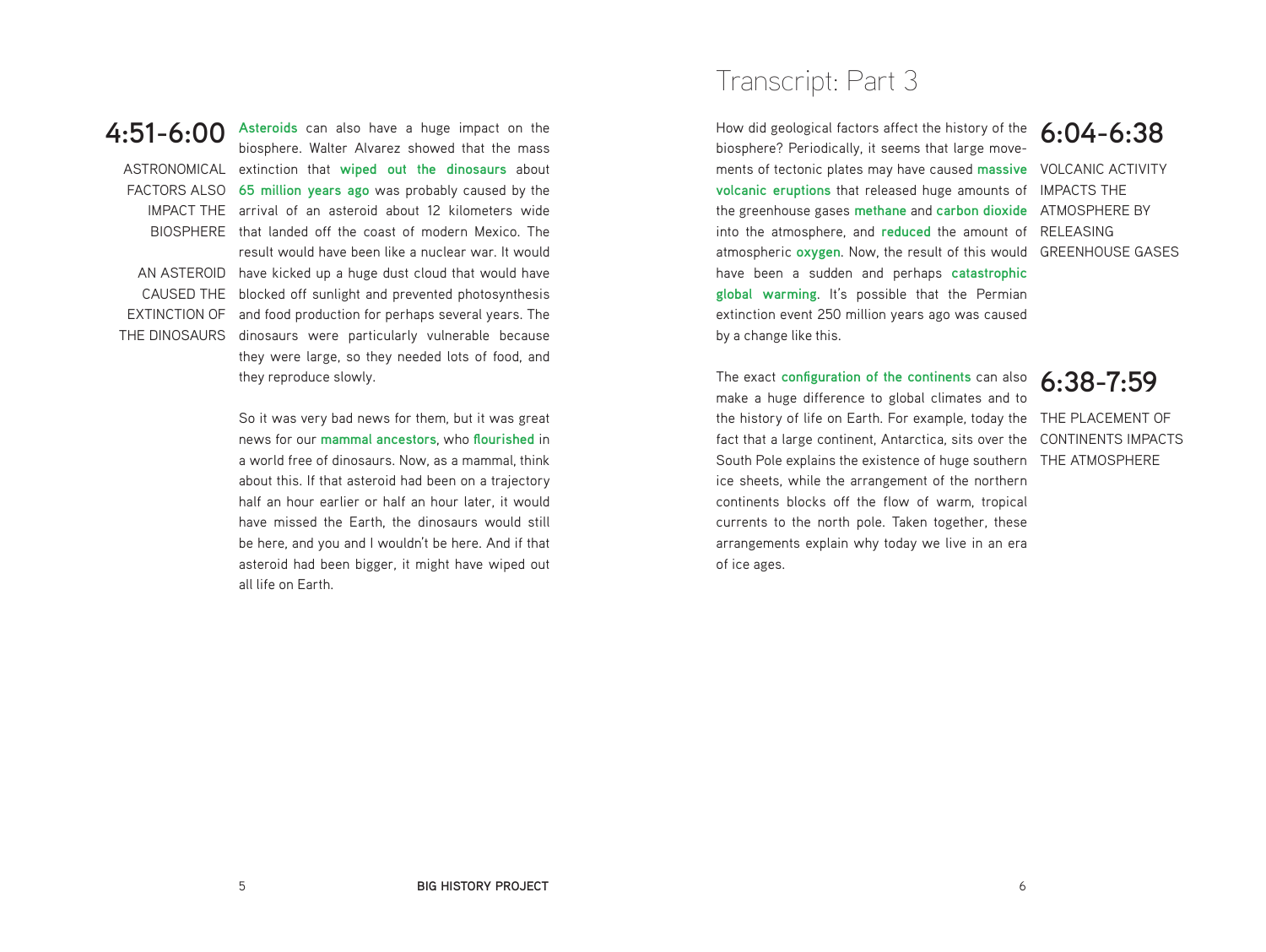SNOWBALL EARTHS But occasionally it seems that global temperatures HAVE FORMED have plummeted much lower than this; during so-SEVERAL TIMES IN called **Snowball Earth** events. During these events, OUR PLANET'S kilometer-thick glaciers may have covered much of HISTORY the Earth and threatened the very existence of the biosphere. It seems likely that one possible cause of these was an arrangement of the continents that caused massive rainfall which sucked huge amounts of carbon dioxide out of the atmosphere and led to sudden sharp falls of in global temperatures. The end of the last of these Snowball Earth events, perhaps a little over **500 million years ago**, may explain the sudden **proliferation and diversification** of life on Earth that we call the **Cambrian explosion**.

# Transcript: Part 4

How is life itself affecting the biosphere? Well, one **8:03-9:16** seen how early photosynthesizers pumped oxygen INCREASED OXYGEN into the atmosphere and pulled out huge amounts CHANGED THE of carbon dioxide. By doing so, they caused the BALANCE OF LIFE Oxygen Holocaust, which wiped out many early ON EARTH way is by changing atmospheres. We've already species, but it also made possible the evolution of eukaryotes — our ancestors.

Some species take *carbon* out of the atmosphere to THE CARBON make shells, and when they die they sink to the bot- IN SHELLS tom of the ocean and over millions of years, they IS BURIED IN **bury** that carbon in huge sheets of sedimentary SEDIMENTARY rocks such as li**mestones** or chalk. In fact, if you ROCK look at a piece of natural chalk through a magnifying glass, you may see some of those organisms. In this way, tiny creatures could transform geology by creating entire new **geological strata**.

Other organisms also bury carbon and today we BURIED CARBON humans are uncovering their remains in the form BECOMES FOSSIL of coal, oil, and natural gas — the so-called fossil FUELS: COAL, fuels. By burning them, we're returning that carbon OIL, NATURAL GAS **dioxide** into the **atmosphere** at an incredible rate.